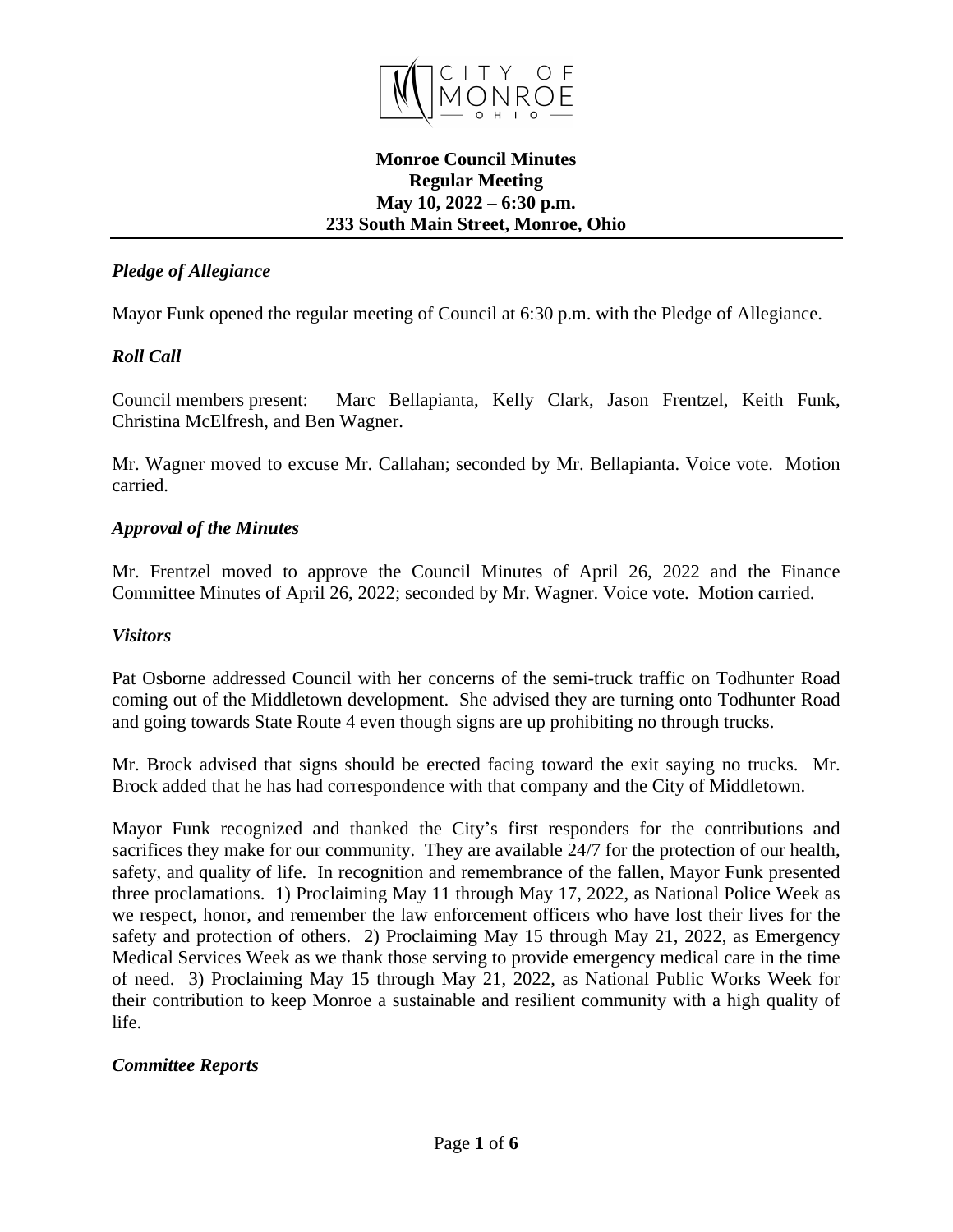

Dr. Clark reported that the Public Involvement Committee recommended changing the Light Up the Sky Event and fireworks display to Monroe Community Park as opposed to Monroe Bicentennial Commons. It gives Public Works a chance to sort out the issues at Monroe Bicentennial Commons and leave that space free of crowds and to help the Lions Club plan in a short amount of time. The Lions Club has used Monroe Community Park for years and knows the footprint and are able to obtain food trucks and vendors easier.

Dr. Clark moved to accept the \$5,000 grant from the Middletown Community Foundation for the Fourth of July fireworks; seconded by Mrs. McElfresh. Voice vote. Motion carried.

#### *Old Business*

Discussion and consideration of proposed Charter amendments.

Law Director Callahan advised that Charter amendments could be placed on the ballot during years where there is no municipal election. When there is no municipal election, legislation must be adopted no less than 60 days and no more than 120 days of the election. He stated that last year the Charter Review Commission made some recommendations, all of which did not receive enough votes from Council to be placed on the ballot. Five members of Council must approve legislation to place amendments on the ballot either in the 2023 municipal election or this November election, which would be considered a special election for Charter amendments. Law Director Callahan noted that Council can put all of these amendments on the ballot as one issue or break them out. The Board of Elections deadline for filing these amendments is August 10<sup>th</sup> for the November 2022 ballot.

It was the consensus of Council to schedule a special meeting to discuss the Charter amendments.

Consideration of Motion establishing the Succession Planning Committee of Council.

Mrs. McElfresh sensed that the majority of Council would like to have these dialogues together rather than have a committee.

Mayor Funk did not want to hold City management up and trying to schedule a special meeting with all seven members of Council is difficult.

Dr. Clark expressed the importance of this meeting and believed the majority of Council would like to be involved in this first hand.

Mayor Funk asked if Committees of Council can adjourn into executive session and Law Director Callahan advised they could; provided, the executive session is lawful.

Mrs. McElfresh asked each member of Council if they have an interest in participating in this. Mr. Bellapianta, Mrs. McElfresh, Dr. Clark, Mr. Wagner, and Mayor Funk have an interest in participating. Mr. Frentzel will be present if the meetings are held on regular Council meeting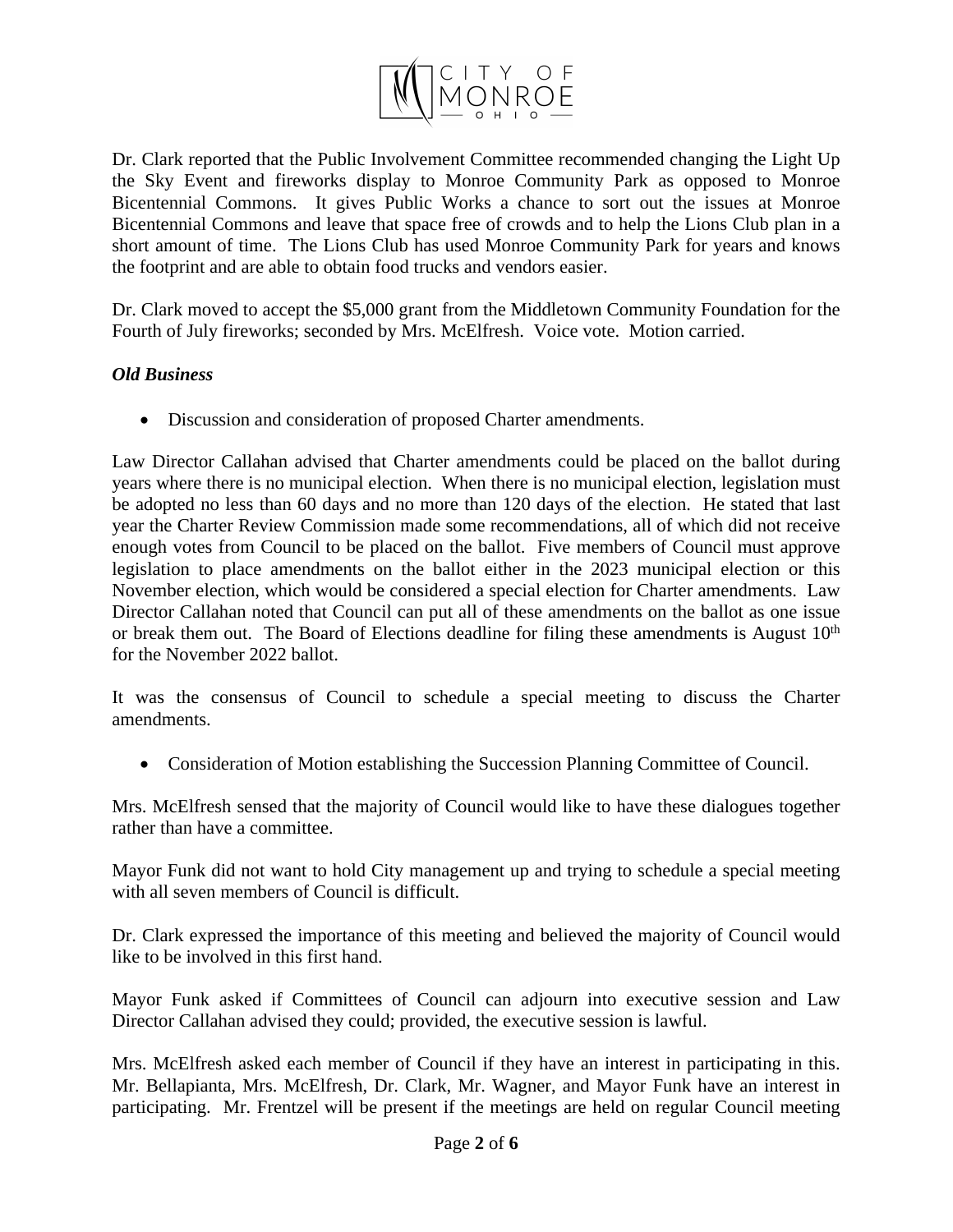

dates; however, with his work schedule he could not guarantee that he would be at every special meeting for this.

Mr. Funk moved to establish the Succession Planning Committee of Council. Motion died for lack of a second.

**Ordinance No. 2022-04.** An Ordinance repealing Chapter 1028 known as the Comprehensive Stormwater Management and amending and supplementing Chapter 1028. (Second Reading)

Mr. Brock advised that the Public Works Director has requested this Ordinance be tabled to finalize any changes.

Mrs. McElfresh moved to table Ordinance No. 2022-04; seconded by Dr. Clark. Voice vote. Motion carried.

**Ordinance No. 2022-05**. An Ordinance amending Section 1 of Ordinance No. 2021-52 to reflect the correct rates as set forth in the September 14, 2021 Water Rate Study. (Second Reading)

Mrs. McElfresh moved to consider this the second reading of Ordinance No. 2022-05 and have it read by title only; seconded by Mr. Bellapianta. Voice vote. Motion carried.

The Clerk of Council read Ordinance No. 2022-05 by title only.

Mrs. McElfresh moved to adopt Ordinance No. 2022-05; seconded by Mr. Frentzel. Roll call vote: six ayes. Motion carried.

**Resolution No. 19-2022**. A Resolution authorizing the City Manager to enter into a Memorandum of Understanding by and between the City of Monroe, Liberty Township, and West Chester Township for use of a Traffic Incident Management Safety Unit. (Second Reading)

Mr. Brock referred to the changes made by West Chester's Law Director, which are not substantial and no change to the cost.

Mrs. McElfresh moved to amend Exhibit "A" of 19-2022 to clearly define the division of expenses; seconded by Mr. Frentzel. Voice vote. Motion carried.

Mrs. McElfresh moved to consider this the second reading of Resolution No. 19-2022 and have it read by title only; seconded by Dr. Clark. Voice vote. Motion carried.

The Clerk of Council read Resolution No. 19-2022 by title only.

Mrs. McElfresh moved to adopt Resolution No. 19-2022; seconded by Mr. Frentzel. Roll call vote: six ayes. Motion carried.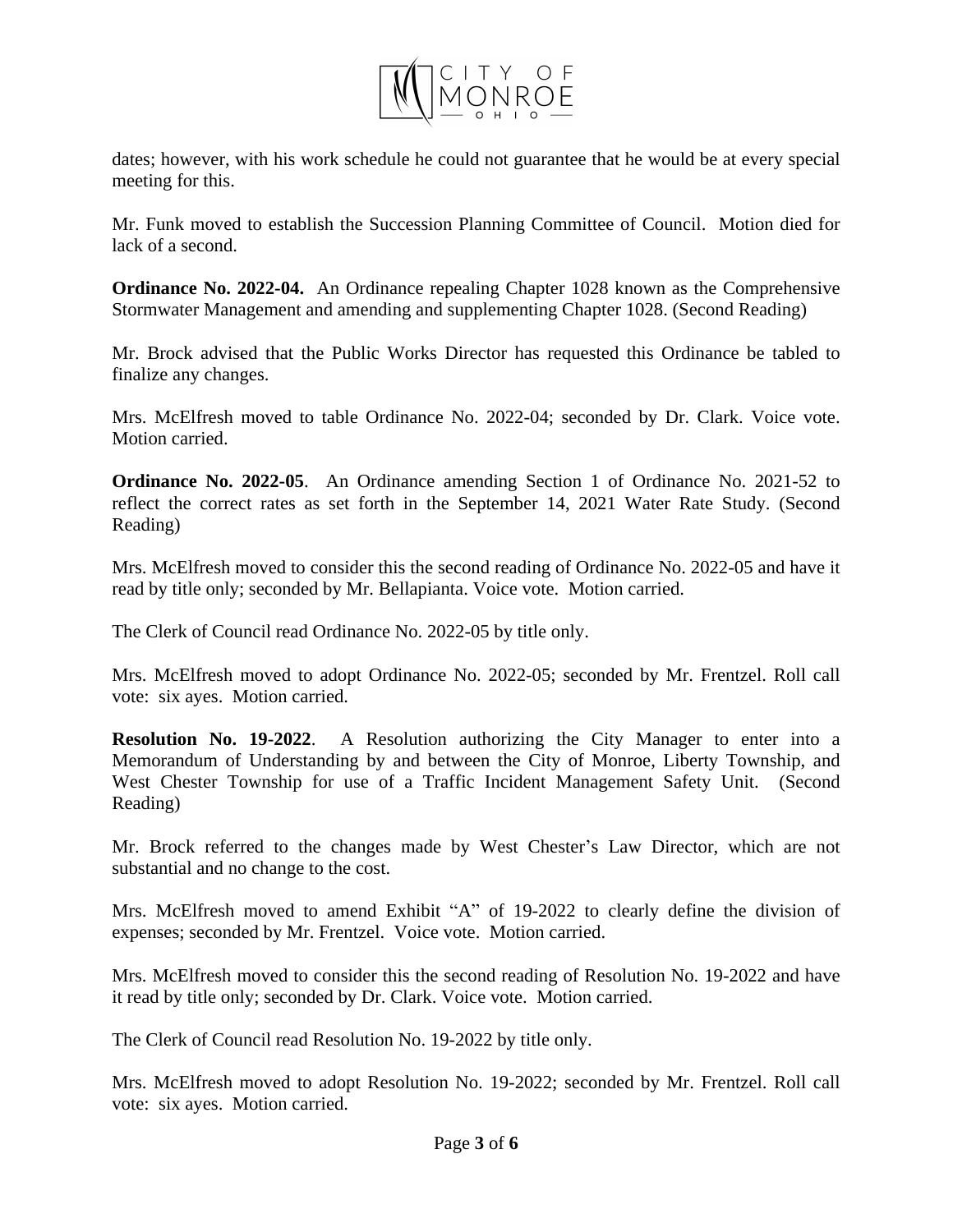

#### *New Business*

**Emergency Resolution No. 20-2022**. A Resolution declaring the necessity of repairing certain curbs, gutters, and driveway aprons in the City of Monroe, County of Butler, Ohio, requiring that abutting property owners repair the same, and declaring an emergency.

Mr. Brock reported this begins the process for concrete assessments.

Mrs. McElfresh moved to suspend the rule requiring the reading of Emergency Resolution No. 20-2022 on two separate days, authorize its adoption on the first reading, and have it read by title only; seconded by Mr. Wagner. Voice vote. Motion carried.

The Clerk of Council read Emergency Resolution No. 20-2022 by title only.

Mrs. McElfresh moved to adopt Emergency Resolution No. 20-2022; seconded by Dr. Clark. Roll call vote: six ayes. Motion carried.

**Emergency Resolution No. 21-2022**. A Resolution authorizing the City Manager to enter into a Lease Agreement by and between the City of Monroe and Enterprise Fleet Management and declaring an emergency.

Mr. Brock explained this will add an additional vehicle to our lease program for the Civil Engineer in the Public Works Department.

Mrs. McElfresh moved to suspend the rule requiring the reading of Emergency Resolution No. 21-2022 on two separate days, authorize its adoption on the first reading, and have it read by title only; seconded by Mr. Bellapianta. Voice vote. Motion carried.

The Clerk of Council read Emergency Resolution No. 21-2022 by title only.

Mrs. McElfresh moved to adopt Emergency Resolution No. 21-2022; seconded by Mr. Frentzel. Roll call vote: six ayes. Motion carried.

**Emergency Resolution No. 22-2022**. A Resolution to authorize the City Manager to enter into a Collective Bargaining Agreement by and between the City of Monroe and the Ohio Patrolmen's Benevolent Association for the Police Lieutenants and declaring an emergency.

Mr. Brock stated this authorizes him to sign the Collective Bargaining Agreement with the Police Lieutenants.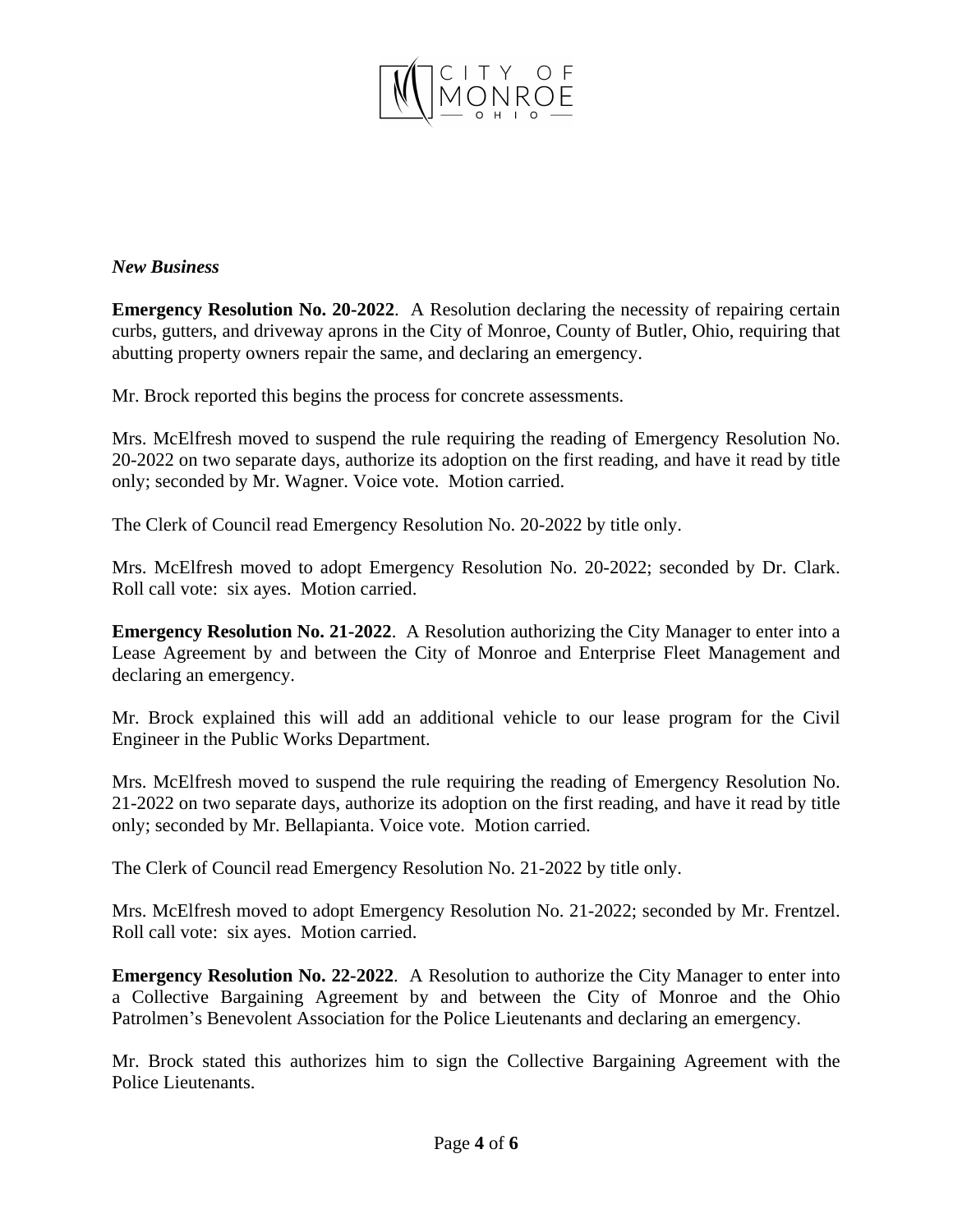

Mrs. McElfresh moved to suspend the rule requiring the reading of Emergency Resolution No. 22-2022 on two separate days, authorize its adoption on the first reading, and have it read by title only; seconded by Mr. Bellapianta. Voice vote. Motion carried.

The Clerk of Council read Emergency Resolution No. 22-2022 by title only.

Mrs. McElfresh moved to adopt Emergency Resolution No. 22-2022; seconded by Dr. Clark. Roll call vote: six ayes. Motion carried.

**Ordinance No. 2022-06**. An Ordinance amending and supplementing Exhibit "1" of Emergency Ordinance No. 2022-01 to increase the number of positions for Public Works Administrative Assistant, establish the positions and pay range of Finance Administrator, Battalion Chief, and EMS Coordinator.

Mr. Brock informed Council that this would create four new positions being Public Works Administrative Assistant, Finance Administrator, Battalion Chief, and EMS Coordinator. He is currently reviewing all of the job descriptions and will provide Council with those prior to the second reading.

Mrs. McElfresh asked if this Ordinance just reserves positions should we decide to fill them. Mr. Brock replied that we need to budget for the positions before they are filled.

Mrs. McElfresh moved to consider this the first reading of Ordinance No. 2022-06 and have it read by title only; seconded by Mr. Bellapianta. Voice vote. Motion carried.

The Clerk of Council read Ordinance No. 2022-06 by title only.

Mrs. McElfresh moved to approve the first reading of Ordinance No. 2022-06; seconded by Dr. Clark. Roll call vote: six ayes. Motion carried.

**Consideration of Motion** approving the appointment of Thomas Smith as the Director of Development.

Mrs. McElfresh moved to approve the appointment of Thomas Smith as the Director of Development; seconded by Mr. Bellapianta. Voice vote. Motion carried.

Mrs. McElfresh moved to appoint Jesse Dean to the Park and Recreation Board to fill an unexpired term ending January 1, 2025; seconded by Mr. Frentzel. Voice vote. Motion carried.

# *Administrative Reports*

Mr. Brock announced he received an analysis from the engineering consultants for South Main Street around the curve where residents requested a guardrail. Mr. Brock is reviewing that will have information in his supplemental this week.